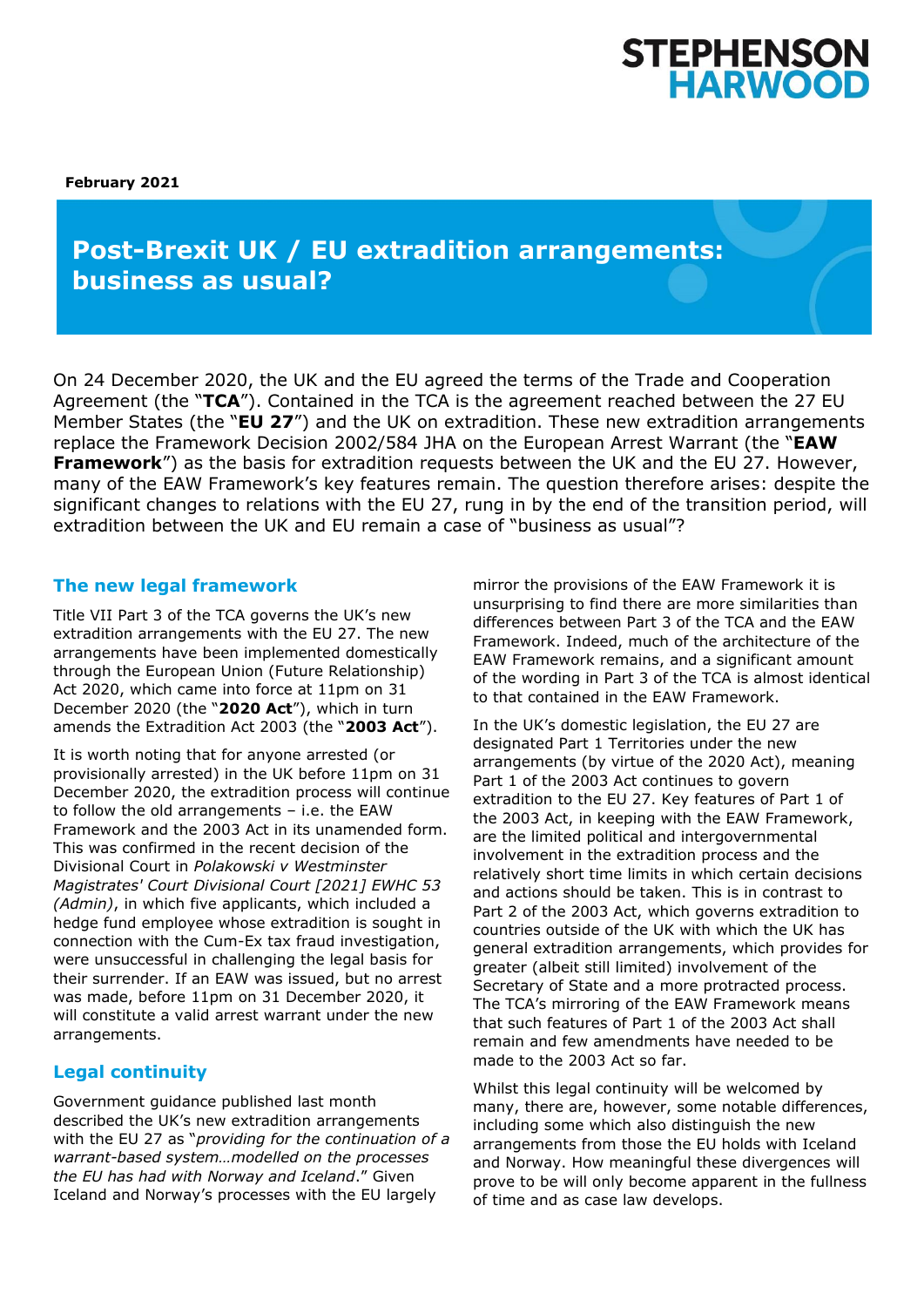#### **Key changes**

#### *Access to the Second Generation Schengen Information System* **("SIS II")**

From a practical perspective, perhaps the most significant departure from the EAW Framework is the UK no longer having access to SIS II. SIS II is a real-time database of alerts used by authorities in the EU 27, Norway, Iceland, Switzerland and Liechtenstein to share and act on information on certain categories of people and objects, including persons wanted for arrest and extradition. UK law enforcement, who have relied significantly on SIS II, conducting approximately 600 million searches on the system in 2019, will now have to rely on information shared through Interpol red notices. The extent to which countries uploading information onto SIS II also make use of the Interpol route (which is not consistently used by all of the EU 27), and the speed with which they do so, will have a significant bearing on the full impact of the UK's loss of access to SIS II. Nonetheless, in the short term, at the very least, the UK finds itself worse off as regards crossborder information sharing.

#### *Oversight*

Whereas the Court of Justice of the European Union had jurisdiction over the arrangements governed by the EAW Framework, a "Specialised Committee on Law Enforcement and Judicial Cooperation" will oversee the functioning of the new arrangements under the TCA, including dispute resolution. The TCA provides that the Committee will continue to have regard to case law on the EAW Framework.

#### *Proportionality*

In a departure from both the EAW Framework and the EU's arrangements with Iceland and Norway, the TCA establishes a principle of proportionality: "*Cooperation through the arrest warrant must now be "necessary and proportionate taking into account the rights of the requested person and the interests of the victims, and having regard to the seriousness of the act, the likely penalty that would be imposed and the possibility of a State taking measures less coercive than the surrender of the requested person particularly with a view to avoiding unnecessarily long periods of pre-trial detention*."

This is not entirely surprising given the EAW Framework has frequently been criticised for the absence of such a principle, albeit the European Arrest Warrant Handbook on how to issue and execute a European arrest warrant does state that EU Member States should adopt a proportionality test when considering whether to issue a warrant. This test though is not mandatory and the UK previously sought to address concerns over the

disproportionate use of EAWs by some EU Member States by amending the 2003 Act in 2014 to include a proportionality bar at section 21A. Some however did not think this went far enough, with the proportionality bar only applying to extradition requests concerning individuals accused of an offence, and not requests concerning individuals who have already been convicted. Such critics will therefore be pleased to see that the overarching principle of proportionality under the new arrangements applies to both accusation and conviction cases.

#### *Dual criminality*

Under the EAW Framework, the requirement of dual criminality was not applicable to conduct that fell within a list of certain offences. In respect of extradition requests made to the UK, this *mandatory*  waiver of dual criminality was contained within sections 64 and 65 of Part 1 of the 2003 Act. These sections also required the conduct to occur in an EU Member State and no part of it to occur in the UK for the waiver to apply to such requests.

The new arrangements under the TCA however provide for an *optional* waiver of dual criminality in respect of a new list of offences identical to that previously set out in the EAW Framework save for the addition of bribery and the unlawful seizure of spacecraft. The relevant parts of sections 64 and 65 of the 2003 Act have been repealed by section 12 of the 2020 Act accordingly. As a result, the present starting point is that dual criminality will be required in nearly all cases (see below), albeit the lasting impact of this change will ultimately be shaped by whether the UK or any of the EU 27 opt in to the waiver. If so, the 2003 Act will likely need amending again.

With wording very similar to that contained in the EU's arrangements with Norway and Iceland, the TCA provides that dual criminality will not apply in relation in cases involving group liability for offences concerning terrorism, drug trafficking or serious offences of violence.

#### *Political offence exception*

The new arrangements establish a political offence exemption. Whilst the starting point is that the execution of an arrest warrant may not be refused on the basis that the offence may be regarded by the State executing the warrant as a political offence, the UK and the EU 27 have the option to limit the applicability of this rule to categorised terrorism offences.

This is distinct from section 13 of the 2003 Act (which reflects recital 12 of the EAW Framework), which provides that extradition shall be barred in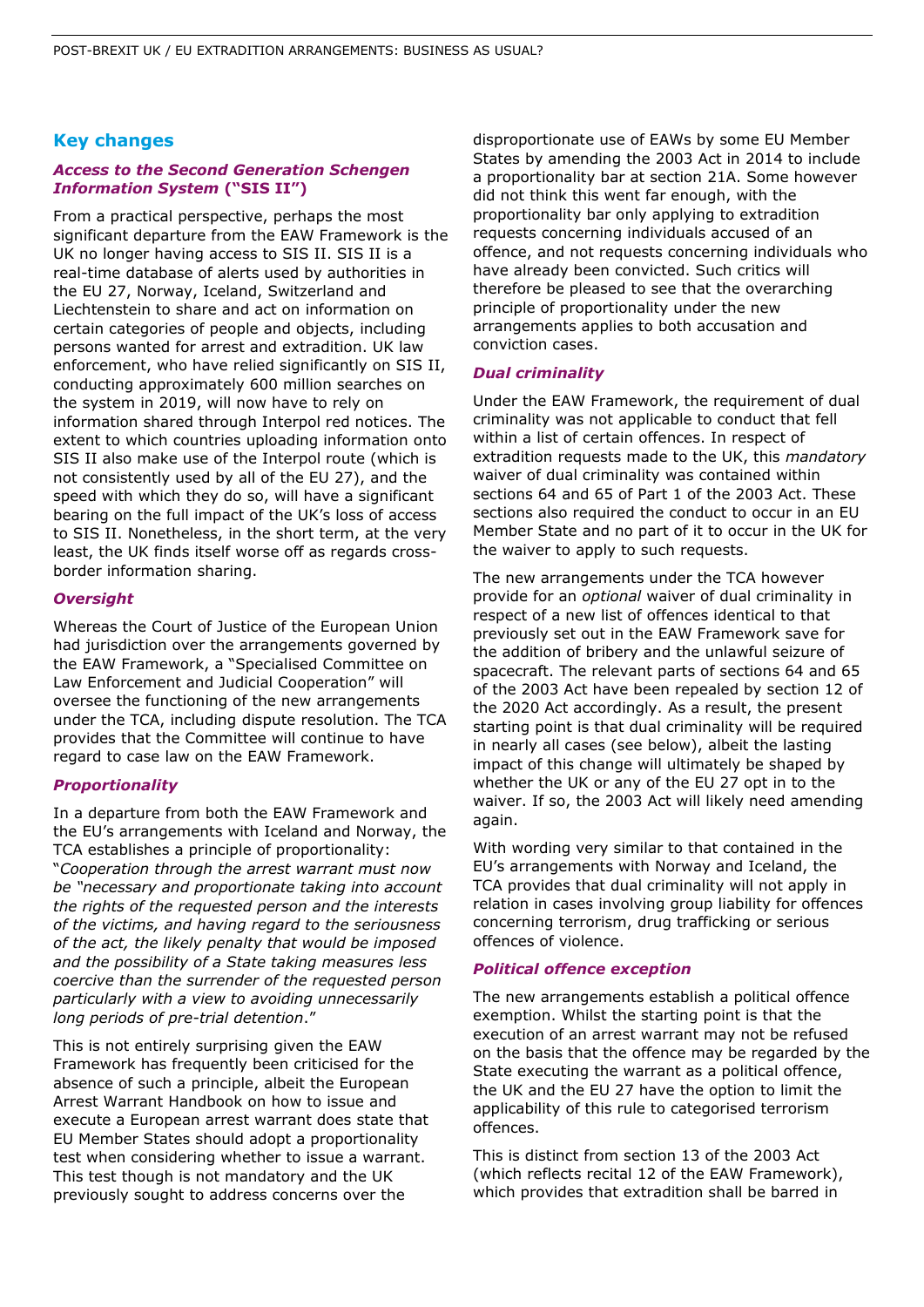circumstances where it appears that an issued warrant has actually been issued for the purpose of prosecuting or punishing a person for their political *opinions*.

#### *Nationality exception*

The TCA introduces an optional nationality bar to extradition – enabling the UK or any of the EU 27 to notify the Special Committee on Law Enforcement and Judicial Cooperation that they will not extradite their own nationals. Under the transitional provisions of the UK-EU Withdrawal Agreement, only Germany, Austria and Slovenia elected to engage this right, and it remains to be seen whether they, and indeed other, EU Member States will now opt in to this new exception under the TCA. The UK opted not to do so under the transitional provisions and there has been no indication that the UK will adopt a different approach under the TCA.

Should the UK or any of the EU 27 opt in to the nationality exception and subsequently refuse to execute an arrest warrant on that basis, they are obliged to consider instituting proceedings against their own national which are commensurate with the subject matter of the arrest warrant, having taken into account the views of the State requesting extradition.

#### *Rights of requested persons and diplomatic assurances and guarantees*

The TCA maintains, and builds on, the provisions contained in the EAW Framework as regards the guarantees that may be sought from States seeking extradition prior to the execution of any arrest warrant. Article 84(c) of the TCA, for example, is a new provision which states that if there are substantial grounds for believing that there is a real risk to the protection of the fundamental rights the requested person, the judicial authority in the State executing the arrest warrant may require, as appropriate, additional guarantees as to the treatment of the requested person after the person's surrender before it decides whether to execute the arrest warrant.

The TCA also establishes further rights of requested persons. For example, requested persons now have the right to have their State's consular authorities notified of their arrest and are also entitled to a copy of the arrest warrant translated into their native language, or any other language which the requested person speaks or understands, if they do not speak or understand the language of the arrest warrant.

#### *Mutual recognition*

It is noteworthy that Title VII Part 3 of the TCA does not include the principle of mutual recognition based on mutual trust that underpins the EAW Framework. Had it done so, it is questionable whether several of the new provisions introduced in the TCA, such as the political offence and nationality exceptions could have been included, given they are arguably inconsistent this underlying principle. Nonetheless, it remains to be seen whether the UK will be willing to depart from this principle in practice given the UK's longstanding confidence and trust in EU Member States' legal systems. Furthermore, Part 3 of the TCA does contain a general article which states: "*The cooperation provided for in this Part is based on the Parties' and Member States' long-standing respect for democracy, the rule of law and the protection of fundamental rights and freedoms of individuals, including as set out in the Universal Declaration of Human Rights and in the European Convention on Human Rights, and on the importance of giving effect to the rights and freedoms in that Convention domestically*."

### **Trouble ahead in the UK's fight against financial crime?**

From a practical perspective, the UK's loss of access to SIS II will likely be significant in the short-term at the very least. From a legal perspective, the extent to which one could characterise the new arrangements as "business as usual" will largely hang on the UK and EU 27's approach to several of the new opt-in provisions.

As regards the UK's financial crime regime, the nationality exception, in particular, may prove to be the most significant divergence from the previous arrangements from a legal standpoint. As set out above, whilst there has been no indication that the UK will seek to prevent the extradition of its own nationals, Germany, Austria and Slovenia are likely to do so, and others may follow suit. France, for example, does not extradite its own nationals to countries outside of the EU because it has extraterritorial jurisdiction to prosecute crimes committed by or against its own nationals abroad.

This will likely present issues for UK prosecuting authorities, such as the SFO, in cross-border investigations should the subjects of such investigations be nationals of any countries opting in to the exception. Indeed, despite it being common for the victims of financial crime to be in one country with the perpetrators based elsewhere, the UK authorities may find themselves in a position where they are unable to prosecute individuals who are out of their reach and have caused harm to UK businesses and individuals. Close cooperation between the UK authorities and their EU counterparts will be key to overcoming such issues. With this in mind, the UK's departure from Europol